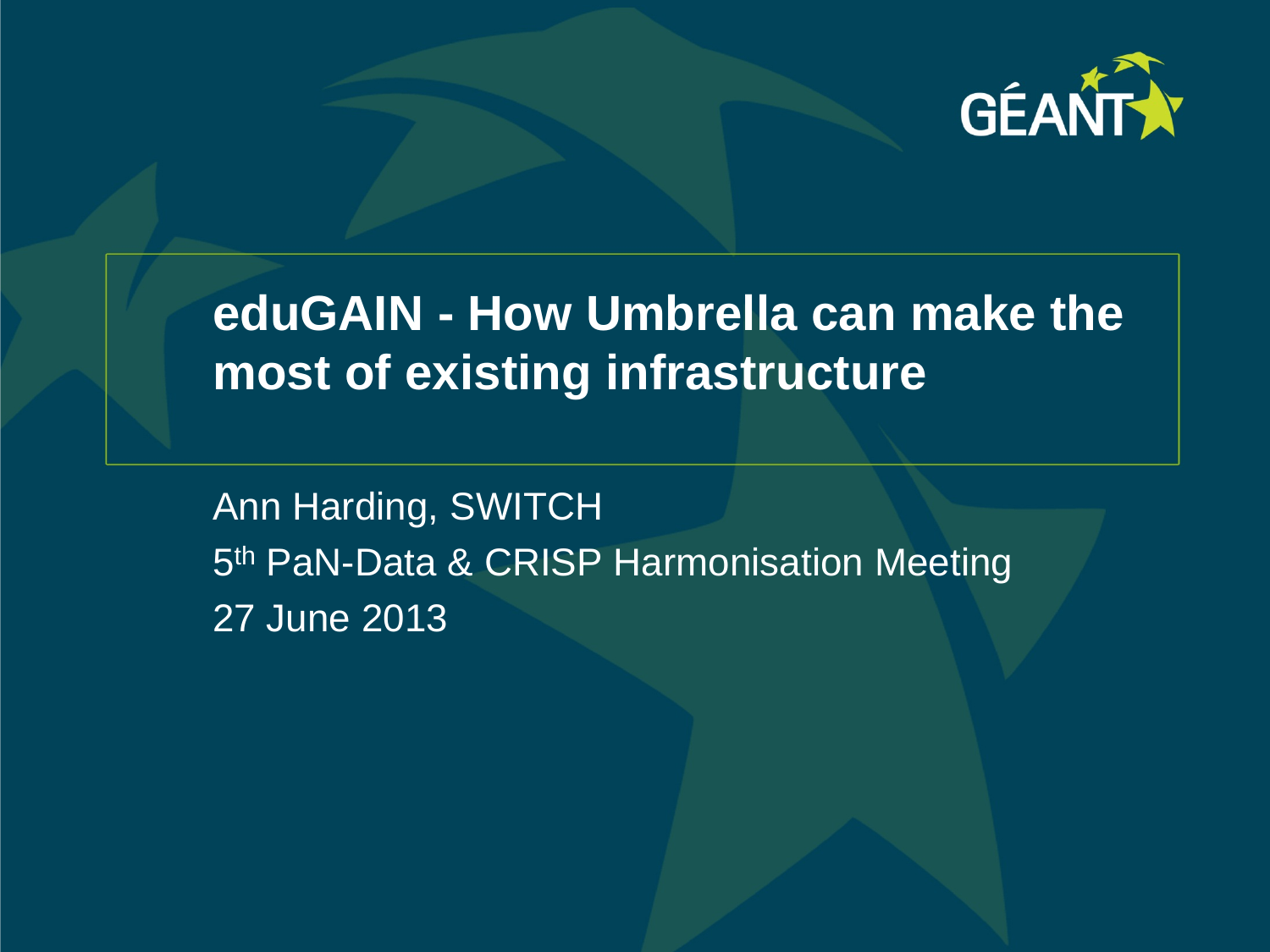#### **Overview**



# GÉANT/GN3plus • Who are we? **eduGAIN** • Interfederation in action **Bridging** • Addressing the "Last Mile" for Umbrella with eduGAIN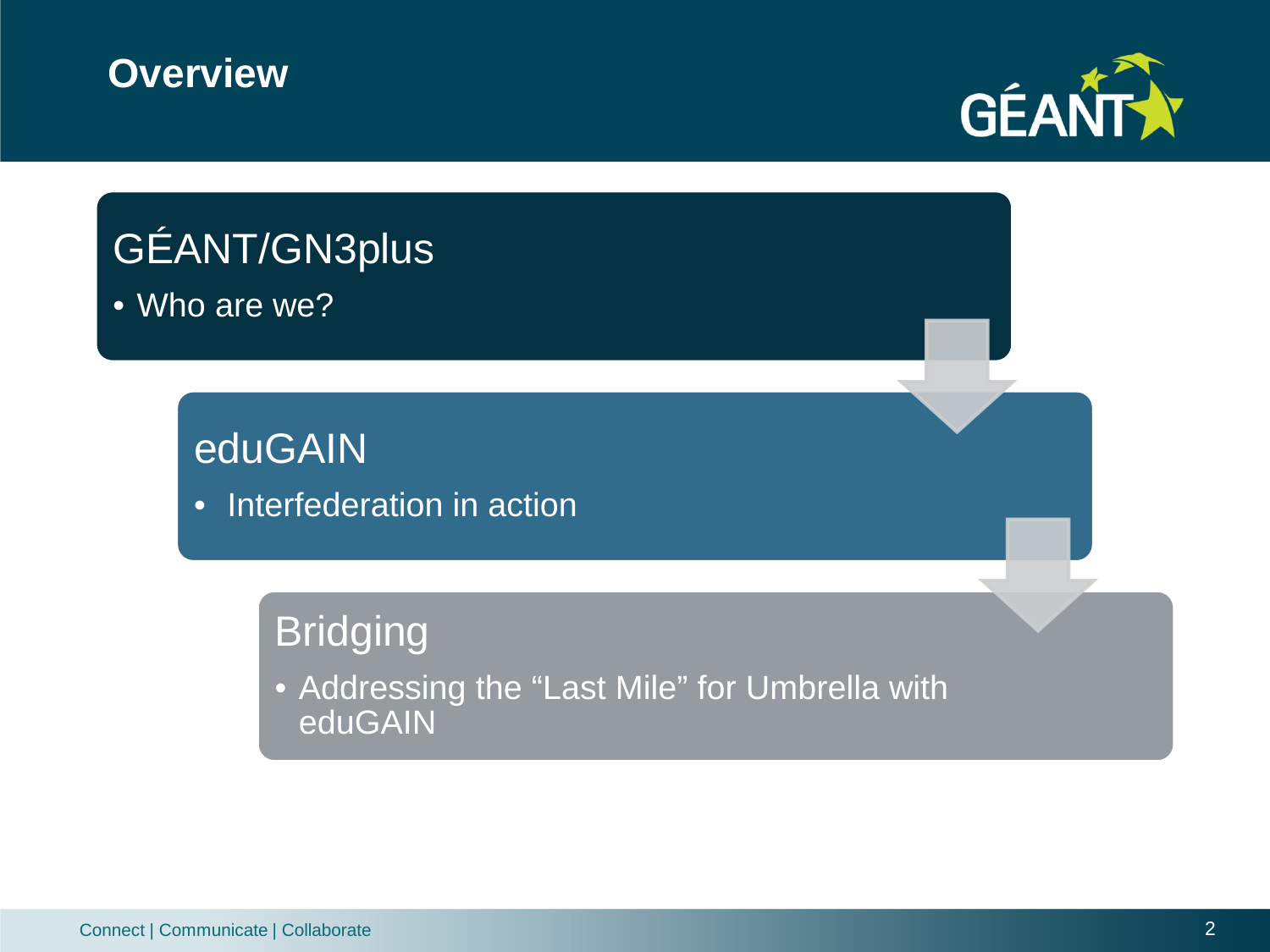# **GÉANT & GN3plus**



- **GÉANT:** the pan-European research and education network that interconnects Europe's National Research and Education Networks (NRENs). Together we connect over 50 million users at 10,000 institutions across Europe, supporting research in areas such as energy, the environment, space and medicine.
- **GN3plus:** extension and expansion to 3rd term of the successful GÉANT project, vital to the EU's e-Infrastructure strategy.
- **GÉANT Mission:** to deliver world-class services with the highest levels of operational excellence
- **Co-funded:** by the EU and Europe's NRENs

| <b>Key Facts</b>             | <b>GN3plus</b>      |  |  |
|------------------------------|---------------------|--|--|
| <b>Start date</b>            | <b>April 1 2013</b> |  |  |
| <b>Duration</b><br>24 months |                     |  |  |
| 41 Project Partners:         |                     |  |  |

41 Project Partners: 38 NRENs, DANTE, TERENA, NORDUnet (representing 5 Nordic countries)



ckbone topology as at March 2012, GÉANT is operated by DANTE on behalf of Europe's NREN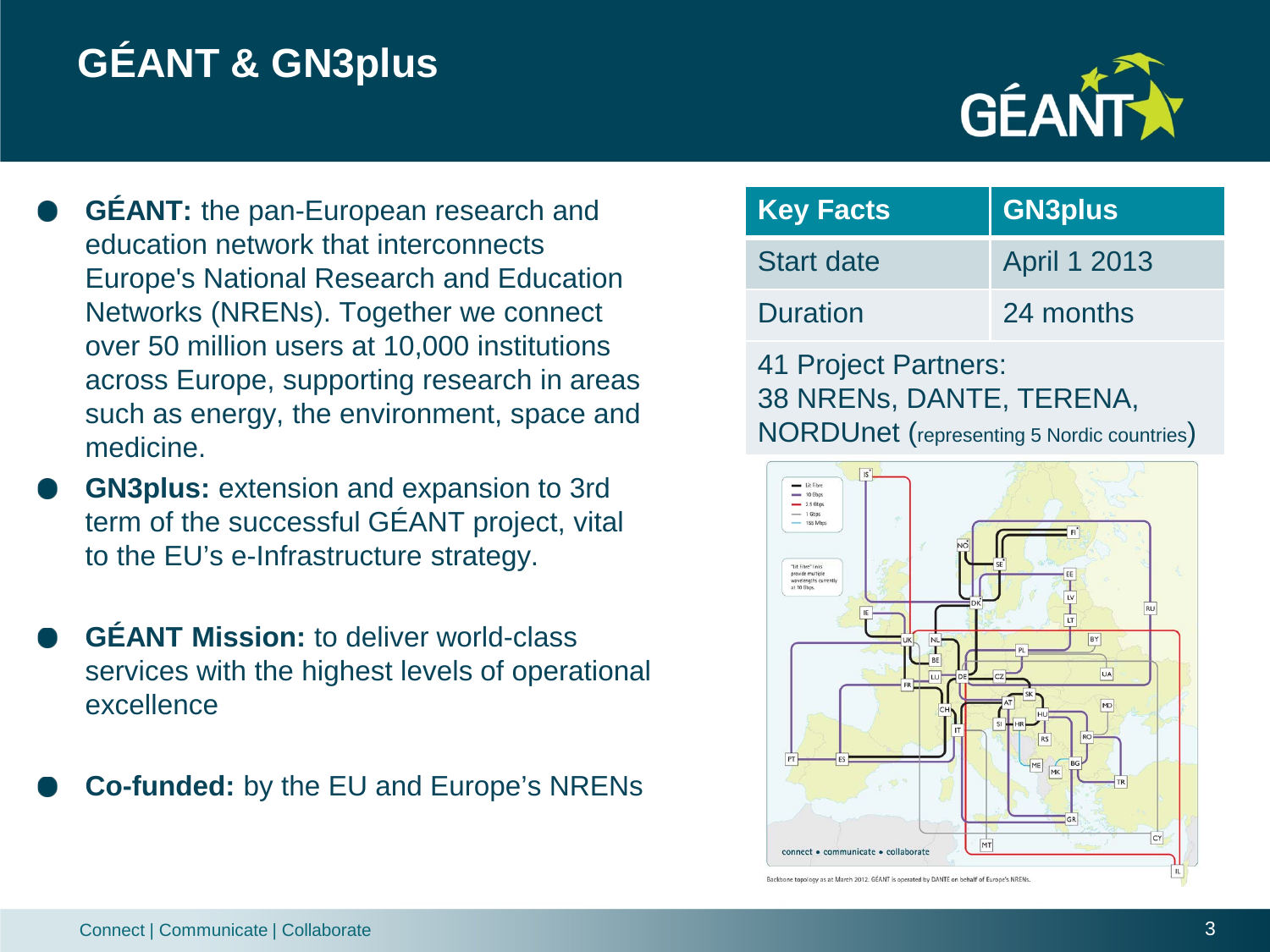## **Delivering AAI Services in GÉANT**



| <b>SWITCH</b><br>(CH) | <b>Nordunet</b><br>(DK, SE, FI) |               | <b>AMRES</b><br>(RS)   |  | Aconet (AT)            |  | <b>CARNET</b><br>(HR) |
|-----------------------|---------------------------------|---------------|------------------------|--|------------------------|--|-----------------------|
| <b>CESNET</b><br>(CZ) | DFN (DE)                        |               | GARR (IT)              |  | Janet (UK)             |  | <b>HEAnet (IE)</b>    |
| NIIFI (HU)            | PSNC (PL)                       |               | <b>RedIRIS</b><br>(ES) |  | <b>RENATER</b><br>(FR) |  | Surfnet (NL)          |
| <b>ZeduGAIN</b>       |                                 | <b>TERENA</b> |                        |  | <b>DANTE</b>           |  | eduroam               |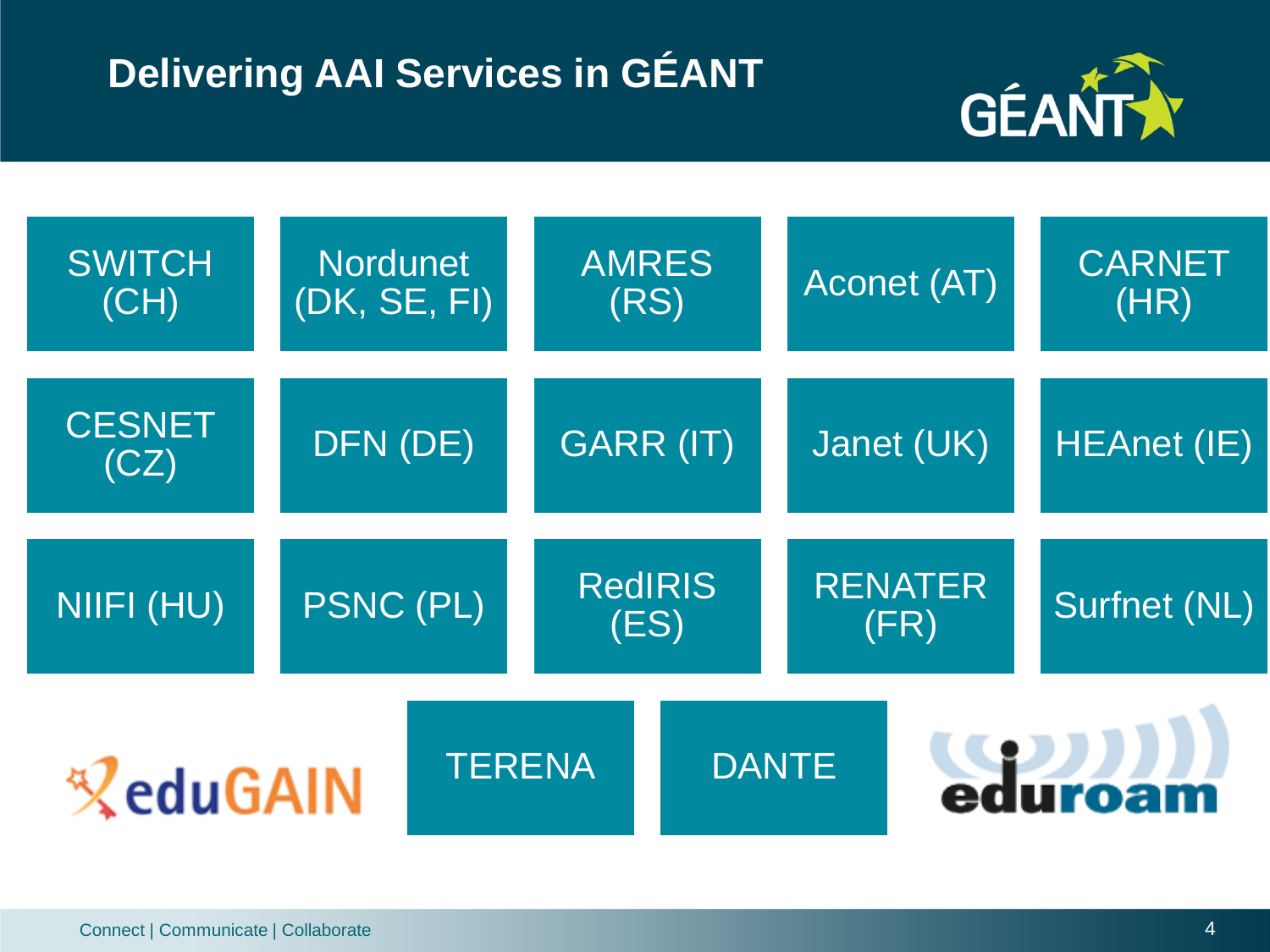#### **eduGAIN concept**



Many established **national** Identity Federations

- but research projects are **international**
- but content publishers' customers are **international**
- but audience of research wikis and blogs is **international**



#### **Interconnecting national federations → Interfederation**

- Interfederation service facilitates international research collaboration
- International collaboration can be facilitated
- eduGAIN is an interfederation service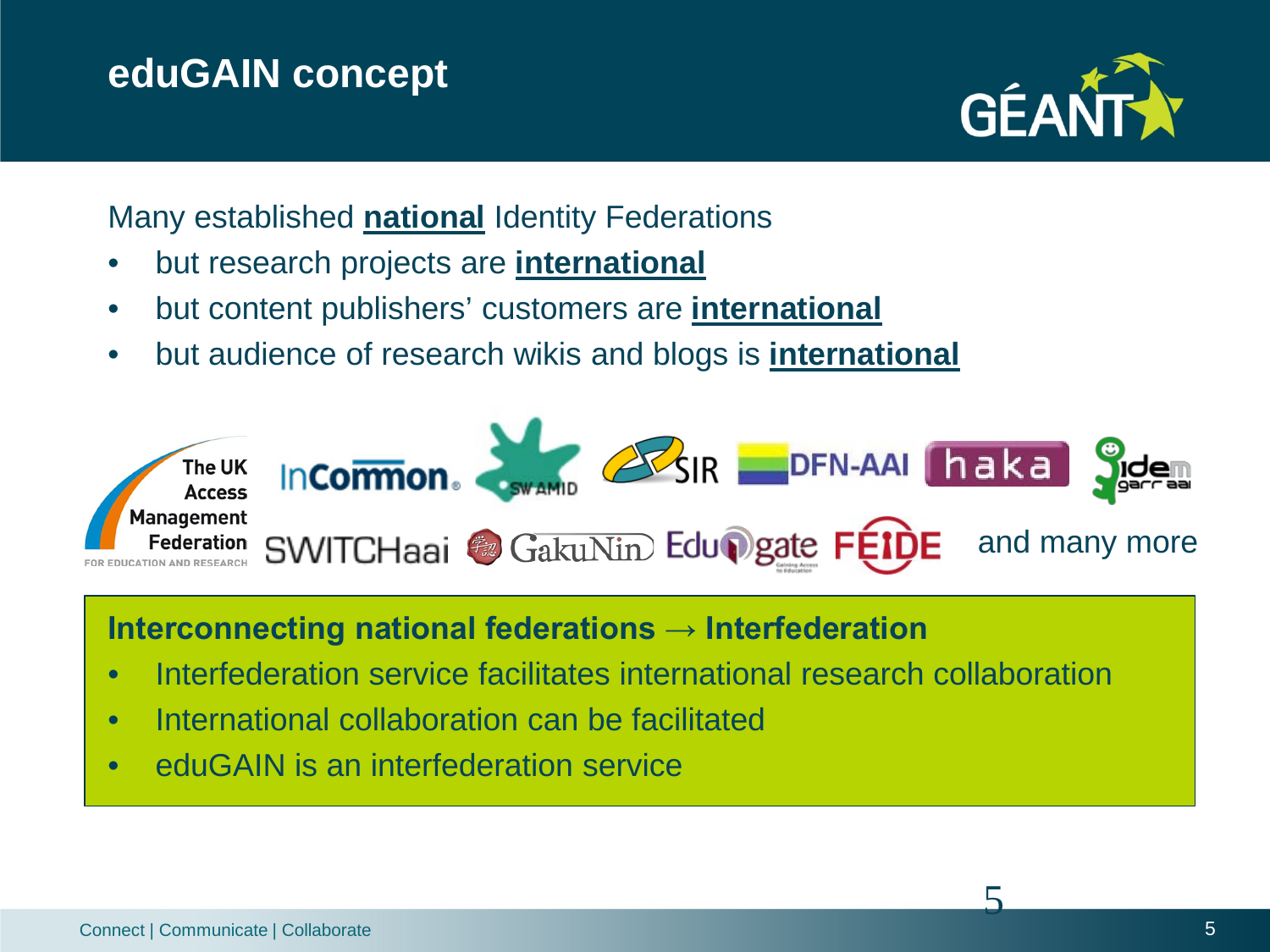#### **eduGAIN Basics: What is it, how does it work?**





- eduGAIN provides policy framework and standards to build trust
- Subset of SPs and IdPs of participating federations opts-in for eduGAIN
- Their metadata is retrieved, aggregated and republished by MDS, consumed by other eduGAIN SP/IdPs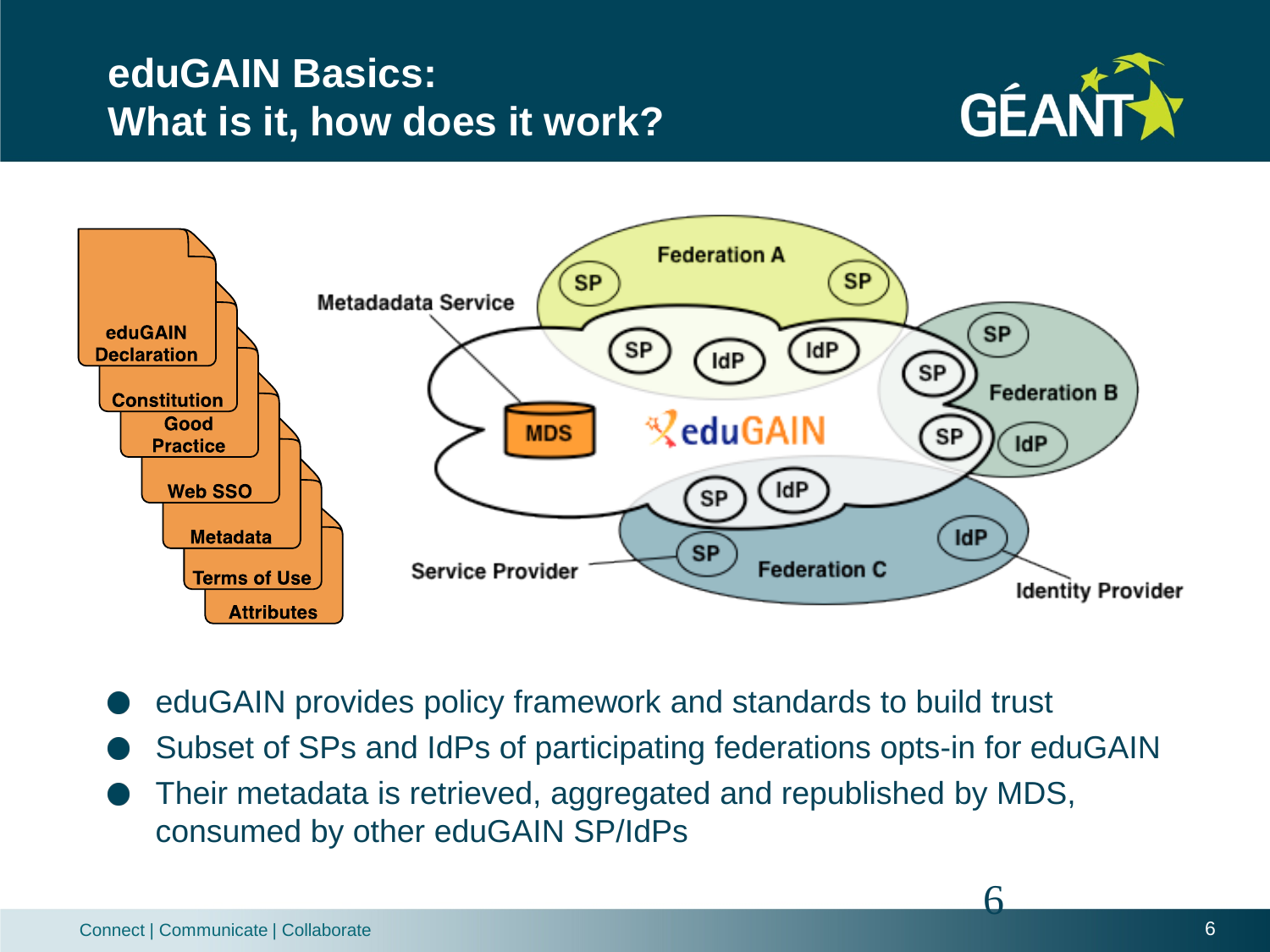#### **Federations Participating in eduGAIN**



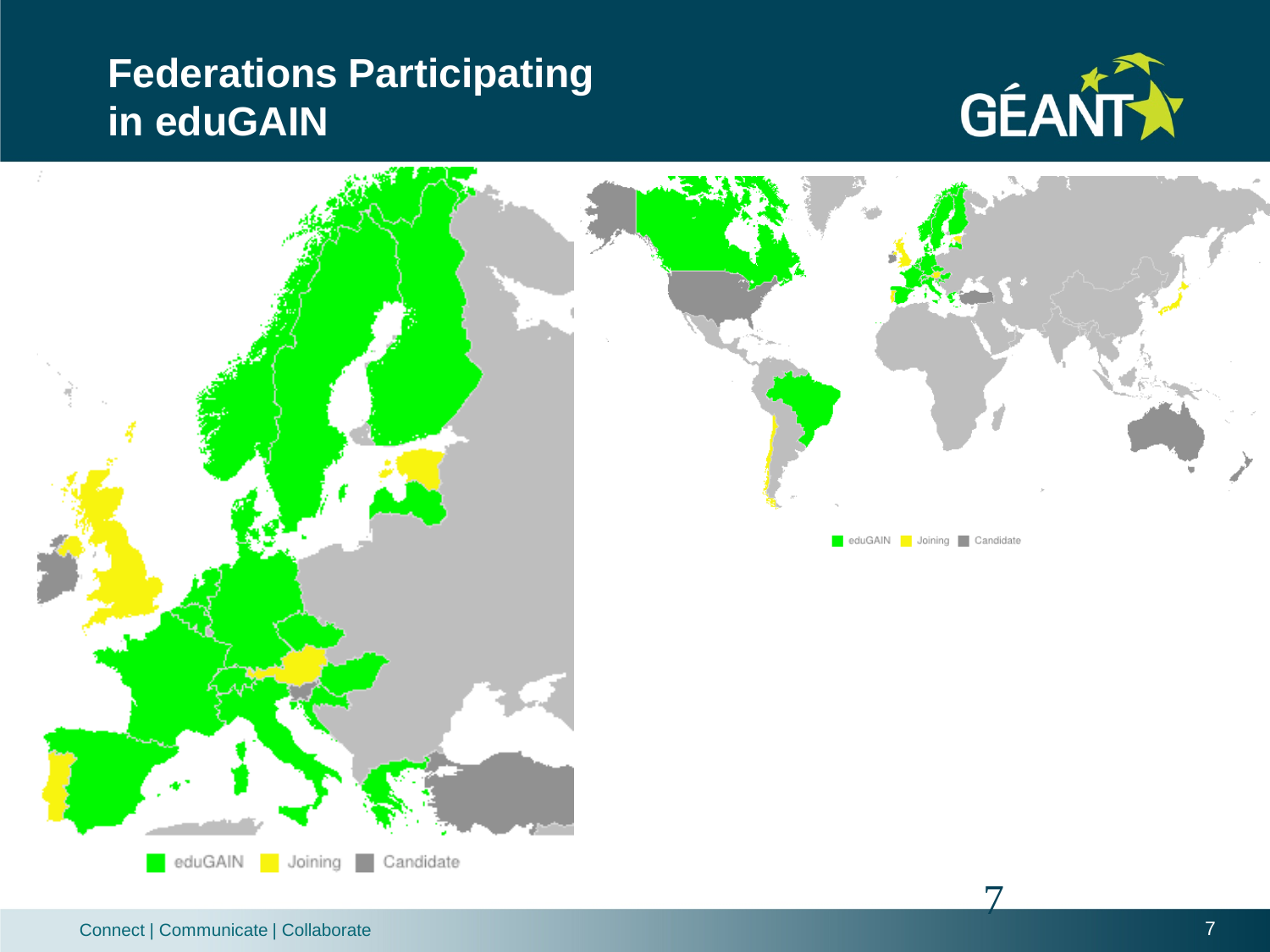#### **New Focus on User Communities**



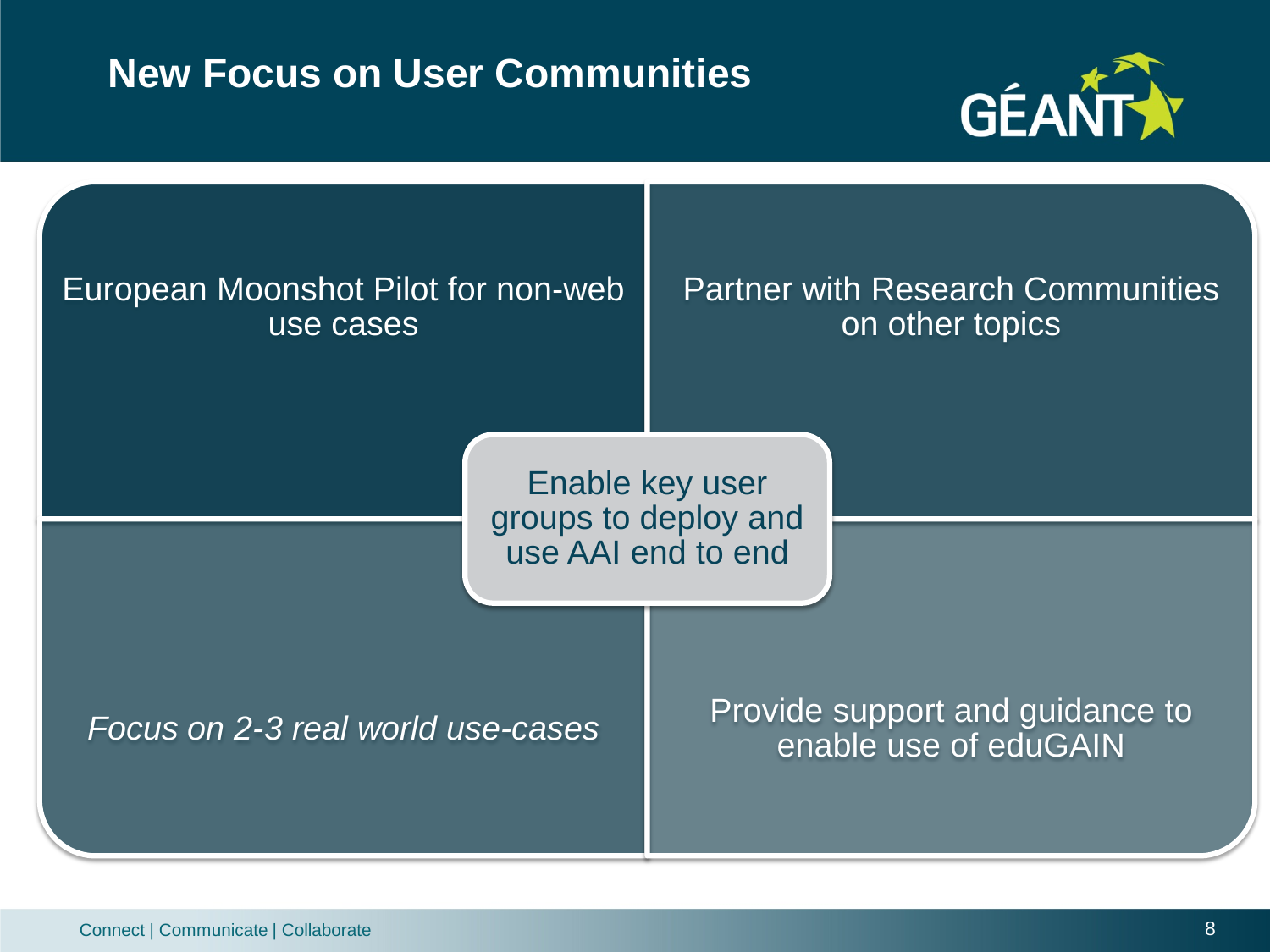#### **Bridging Umbrella and eduGAIN**



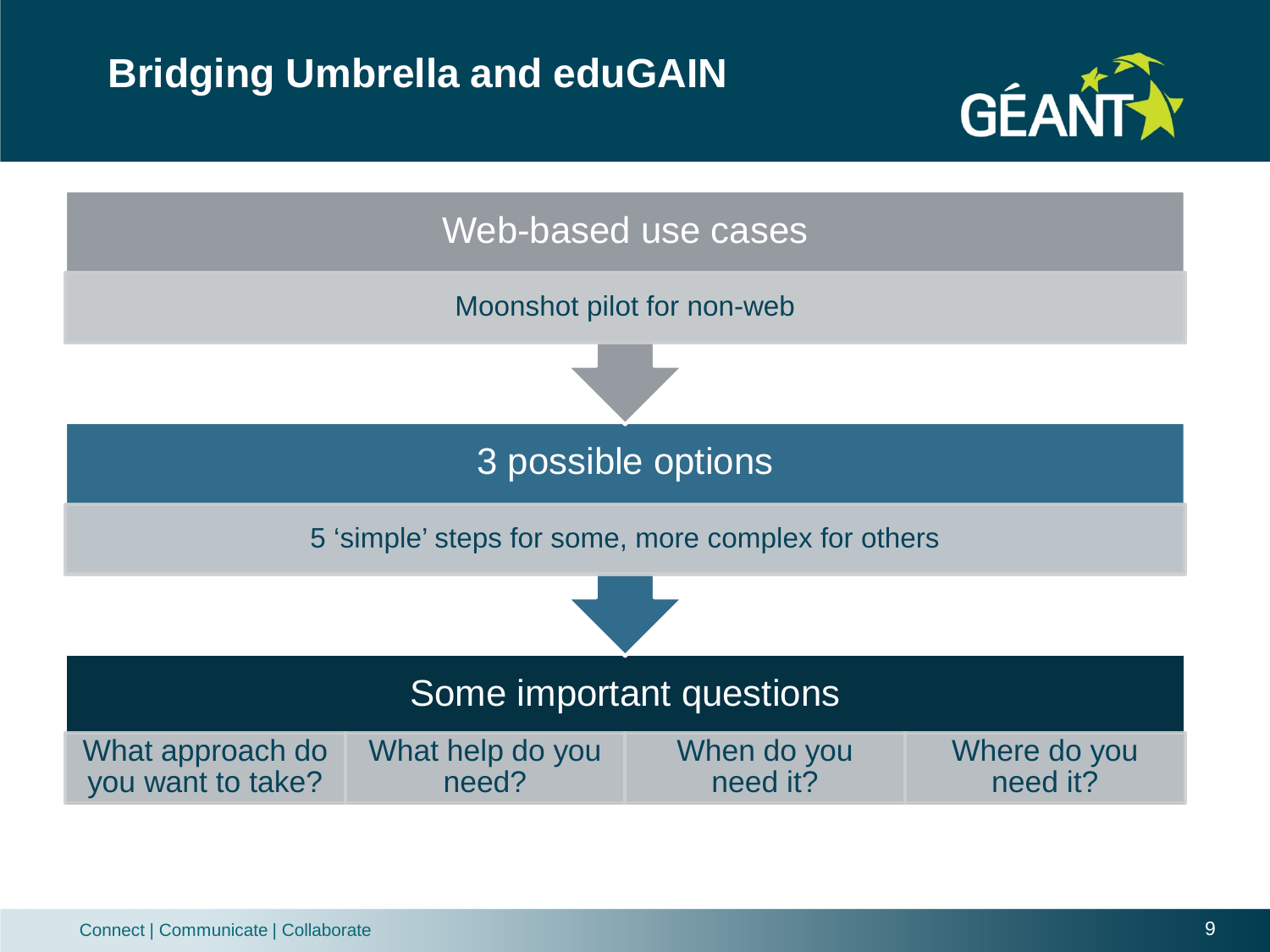### **Option A: All SPs of a research project join eduGAIN via federations**





- Probably the easiest option for few SPs
- Probably the best option in the long term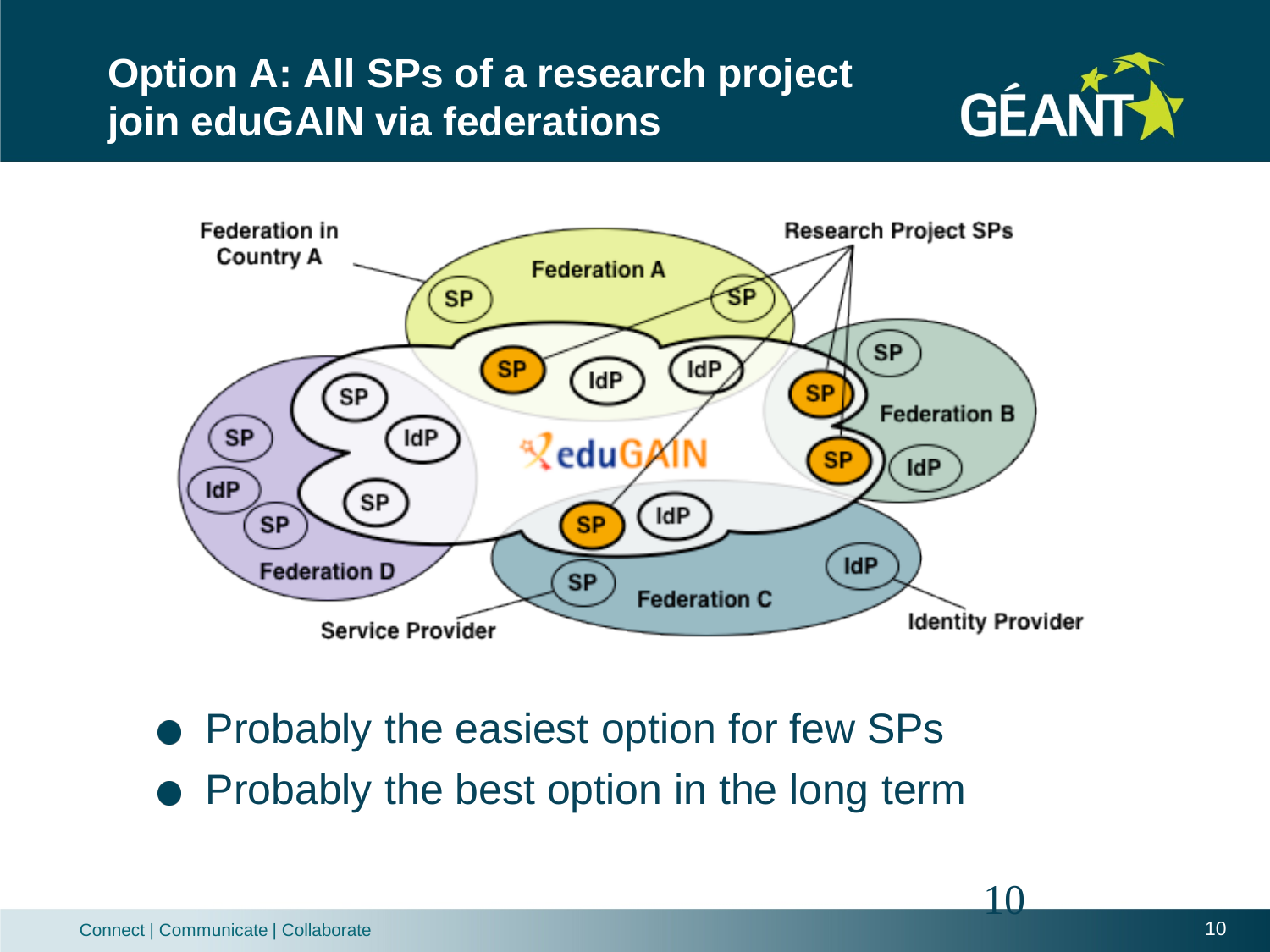### **Option B: Research project operates own federation and joins eduGAIN**





- Probably best suited for large number of SPs
- Requires some overhead to operate federation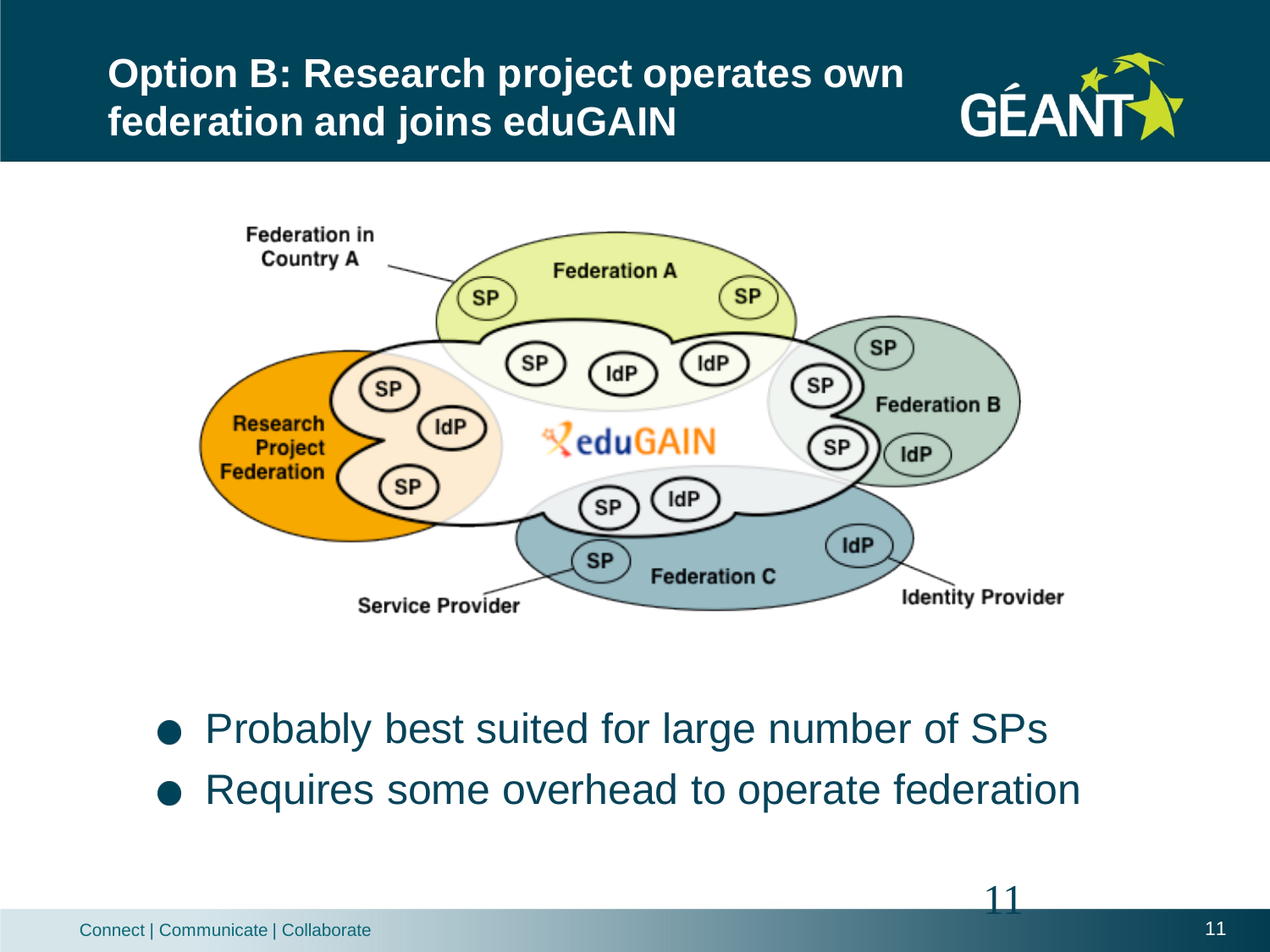### **Option C: Research project operate single SP as hub in eduGAIN**





- Probably best suited some large research projects
- Requires translating credentials/identities/trust but provides flexibility

 $1<sub>2</sub>$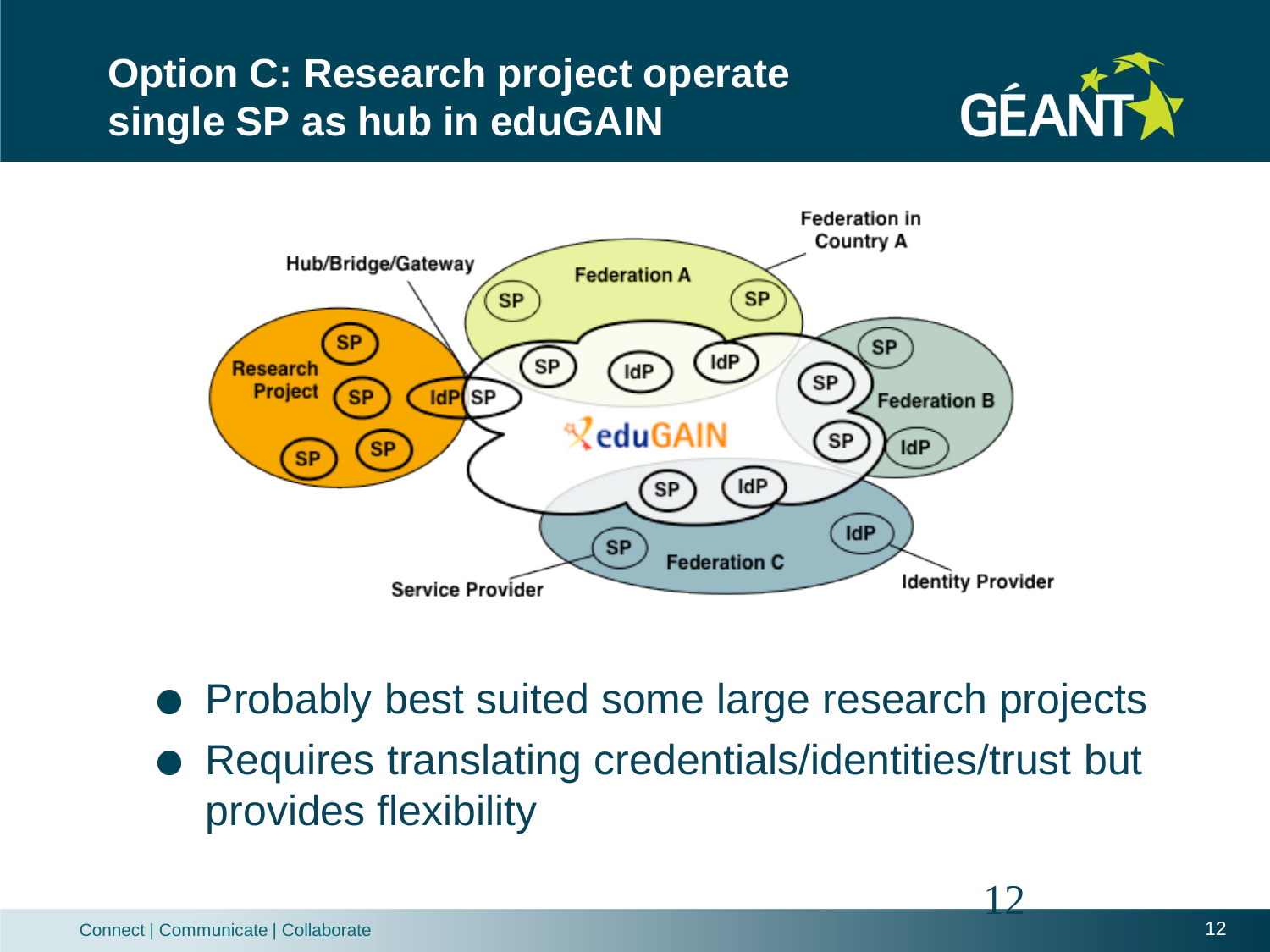

- 1. Opt-in via your local federation\*
- 2. Adapt configuration to load eduGAIN metadata
- 3. Adapt attribute mappings
- 4. Adapt access control/application
- 5. Adapt Discovery Service

### Example Guide for SWITCHaai SPs:

<https://www.switch.ch/aai/docs/interfederation/sp-deployment.html>

\* Option A and C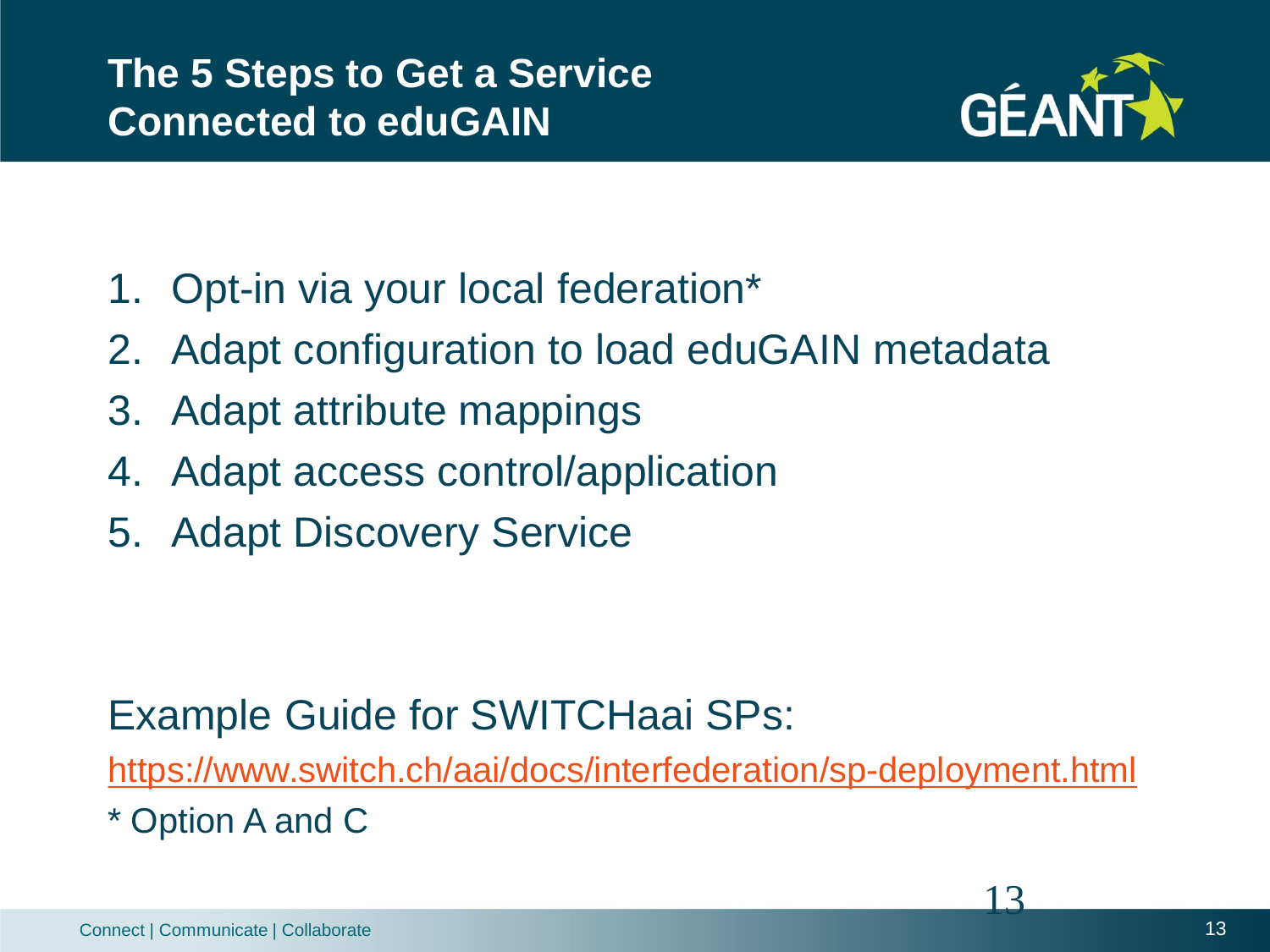#### **Examples: Shibboleth DS and DiscoJuice**



#### **Choose an Identity Provider**

In order to log in to this service, please select the home organization with which you're affiliated. If your organization is not supported, you may select ProtectNetwork and create a free account there for our services.



| SWITCH<br>Switzerland 12 km                                                   | <b>SWITCH</b>                                 |
|-------------------------------------------------------------------------------|-----------------------------------------------|
| OpenIdP - If you do not have an institutional account, register here.         | <b>UNINETT</b>                                |
| Protect Network - If you do not have an institutional account, register here. |                                               |
| GÉANT Identity Provider - Login provider for users registered at the<br>GldP  | <b>GÉANT</b>                                  |
| University of Bern<br>Switzerland 85 km                                       | $\boldsymbol{u}^{\text{b}}$<br><b>Barness</b> |
| Twitter                                                                       | twitte                                        |
| or search for a provider, such as Example University                          |                                               |
| Please help, I cannot find my provider                                        |                                               |
| Locate me and show nearby providers                                           |                                               |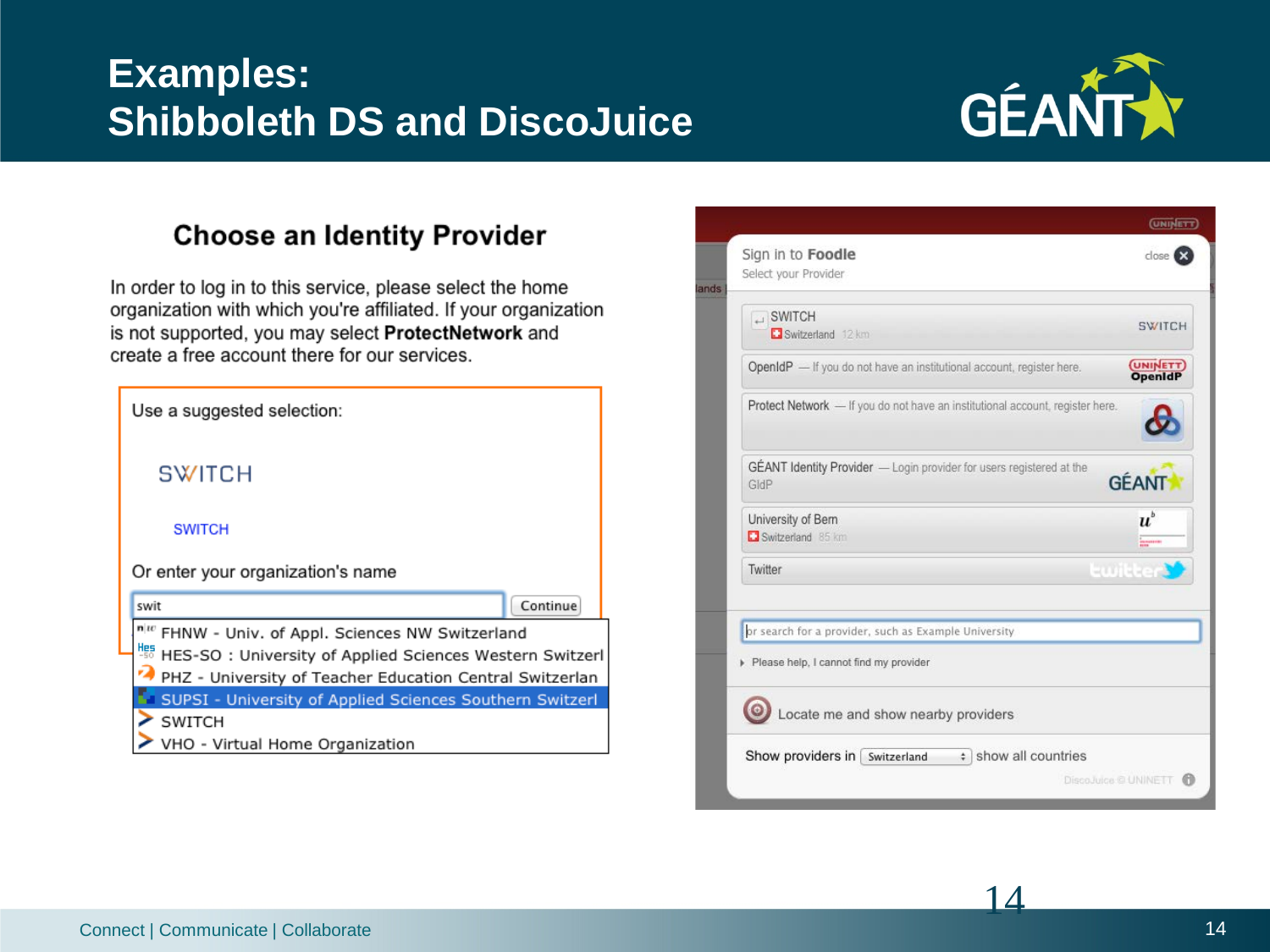# Thank you!



Connect | Communicate | Collaborate

www.geant.net

www.twitter.com/GEANTnews | www.facebook.com/GEANTnetwork | www.youtube.com/GEANTtv



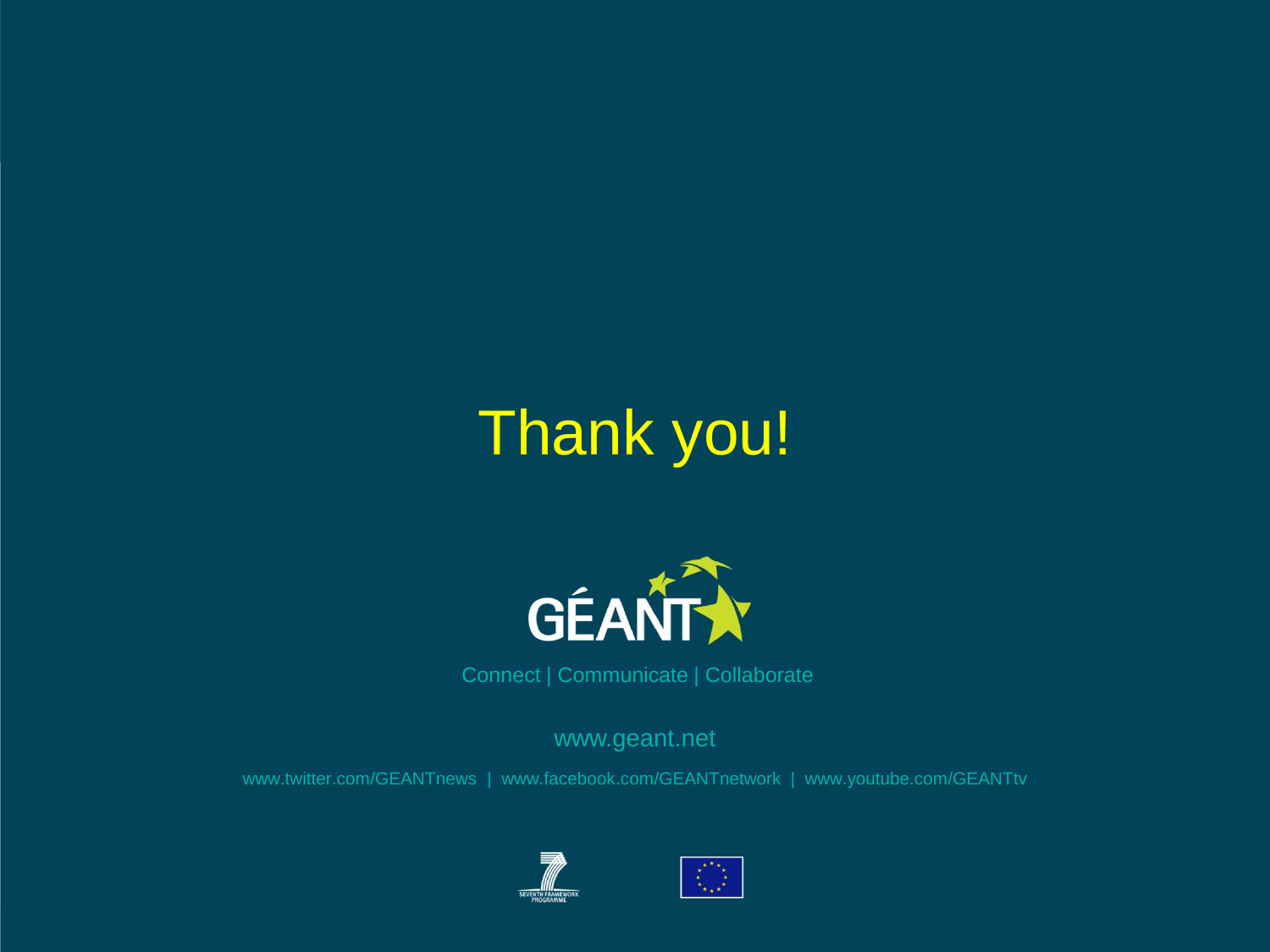

### **Additional eduGAIN Technical Slides**

Ann Harding, SWITCH 5<sup>th</sup> PaN-Data & CRISP Harmonisation Meeting 27 June 2013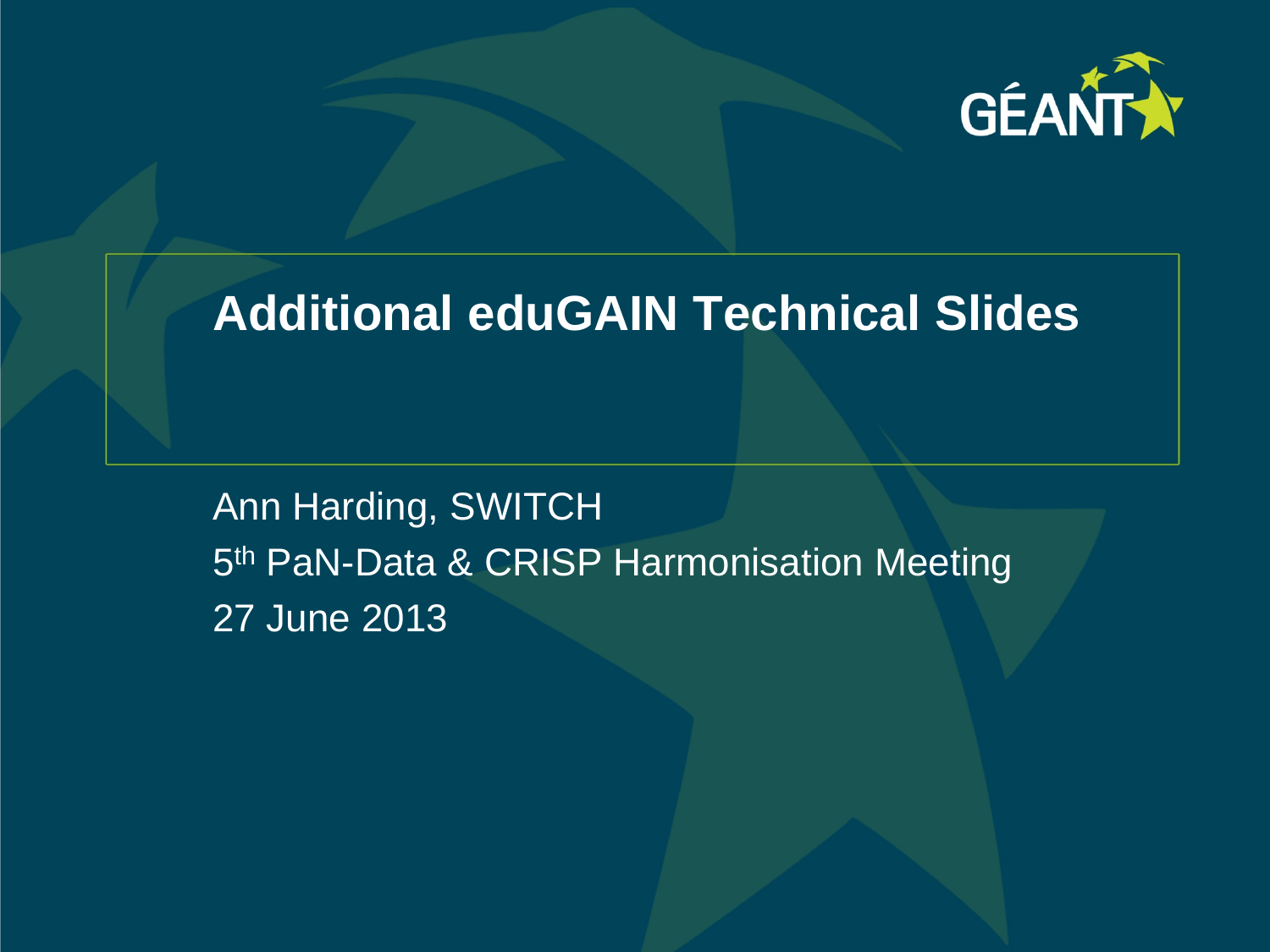

- Main goal: **Get services interfederated!**
	- Make service interoperate with entities from multiple federations
- If service is not yet part of an identity federation, join existing federation: <https://refeds.terena.org/index.php/Federations>
	- Or read next slide carefully
- If service is already operated in a federation, find out what steps are necessary to enable it for eduGAIN <http://www.edugain.org/technical/status.php>
	- Steps vary for each federation due to different laws and policies
	- Some federations might require a document to be signed
- Different Options to opt-in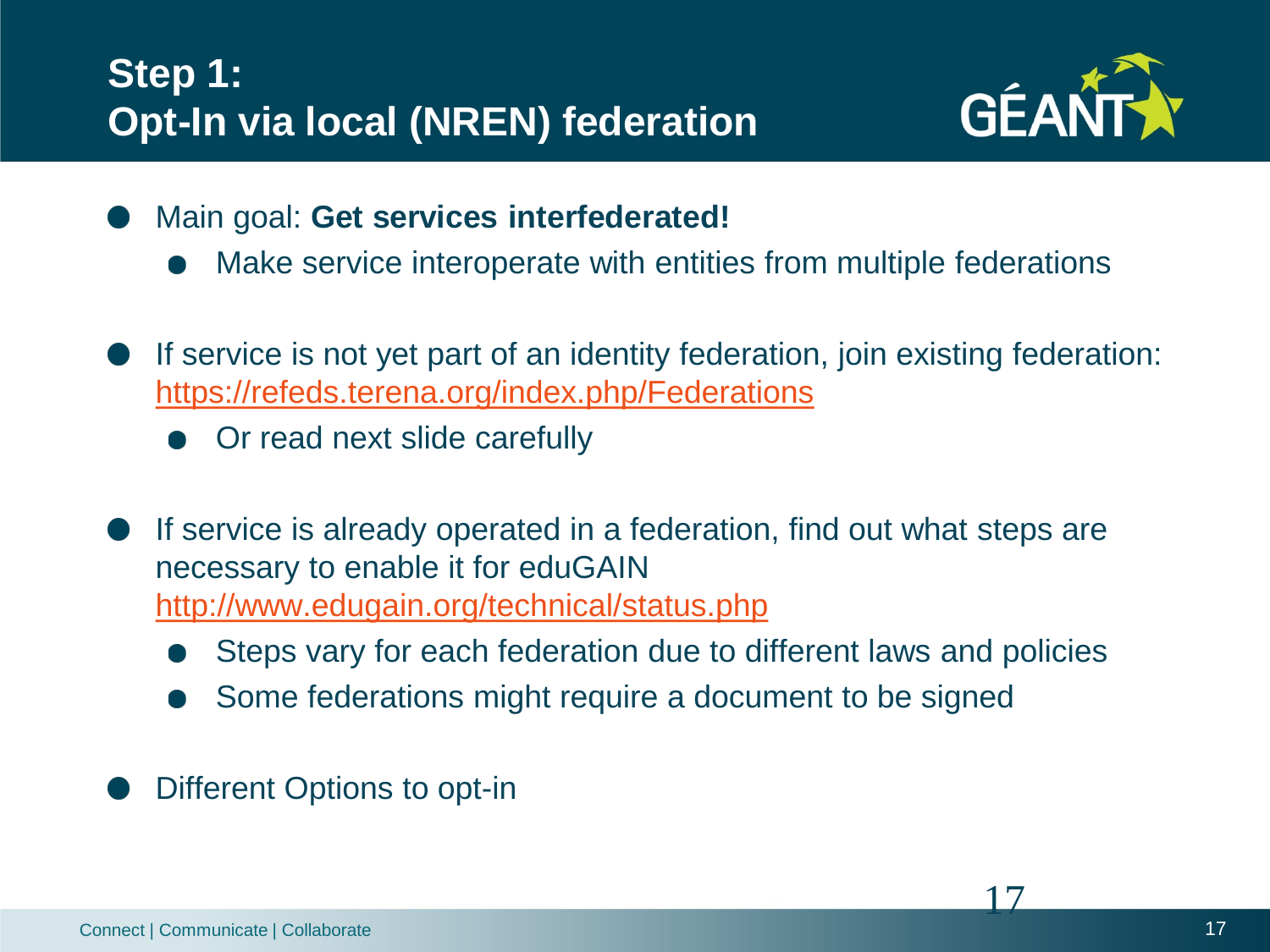#### **Step 2: Load eduGAIN metadata**



- All common SAML implementations can process multiple metadata files
	- Most common products: Shibboleth and SimpleSAML PHP
	- This step usually requires copy&pasting a few lines into configuration and maybe downloading another X.509 certificate for metadata validation
	- Once configured, metadata is updated automatically
- Local federation will offer you (preprocessed) eduGAIN metadata
	- Don't load eduGAIN metadata directly from eduGAIN MDS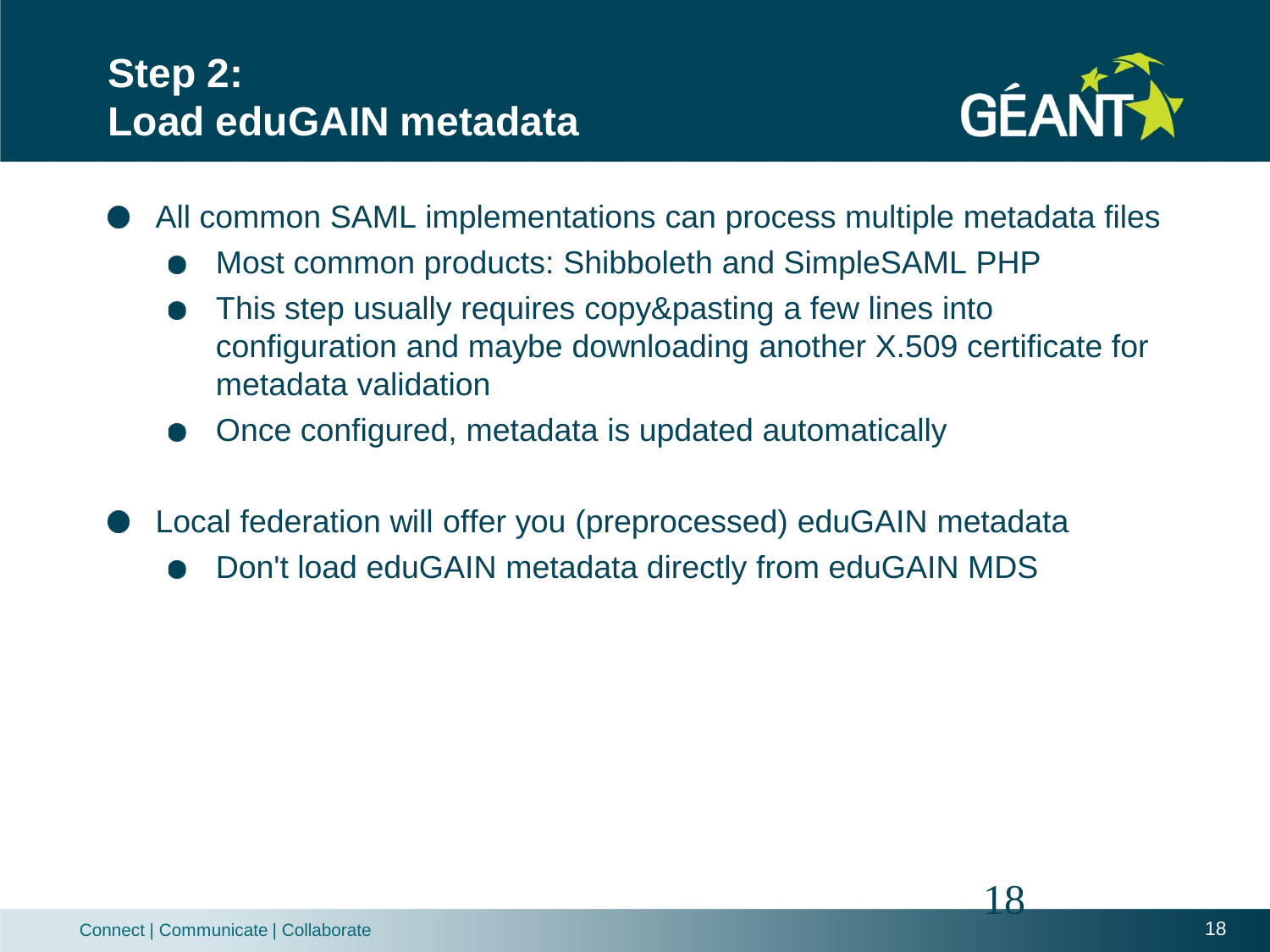#### **Step 3: Adapt attribute mappings**



- Make Service Provider accept common attributes used in eduGAIN
	- Attributes mostly from eduPerson and SCHAC schemas
- Involves adapting the configuration:
	- Copy&Paste a few lines according to the local federation instructions
	- E.g. for Shibboleth SP: Adapt the attribute-map.xml
- Might involve adapting the web application:
	- Different attributes might have been used in local federation than are available for eduGAIN users.
	- Mapping/transformation of names and values might be necessary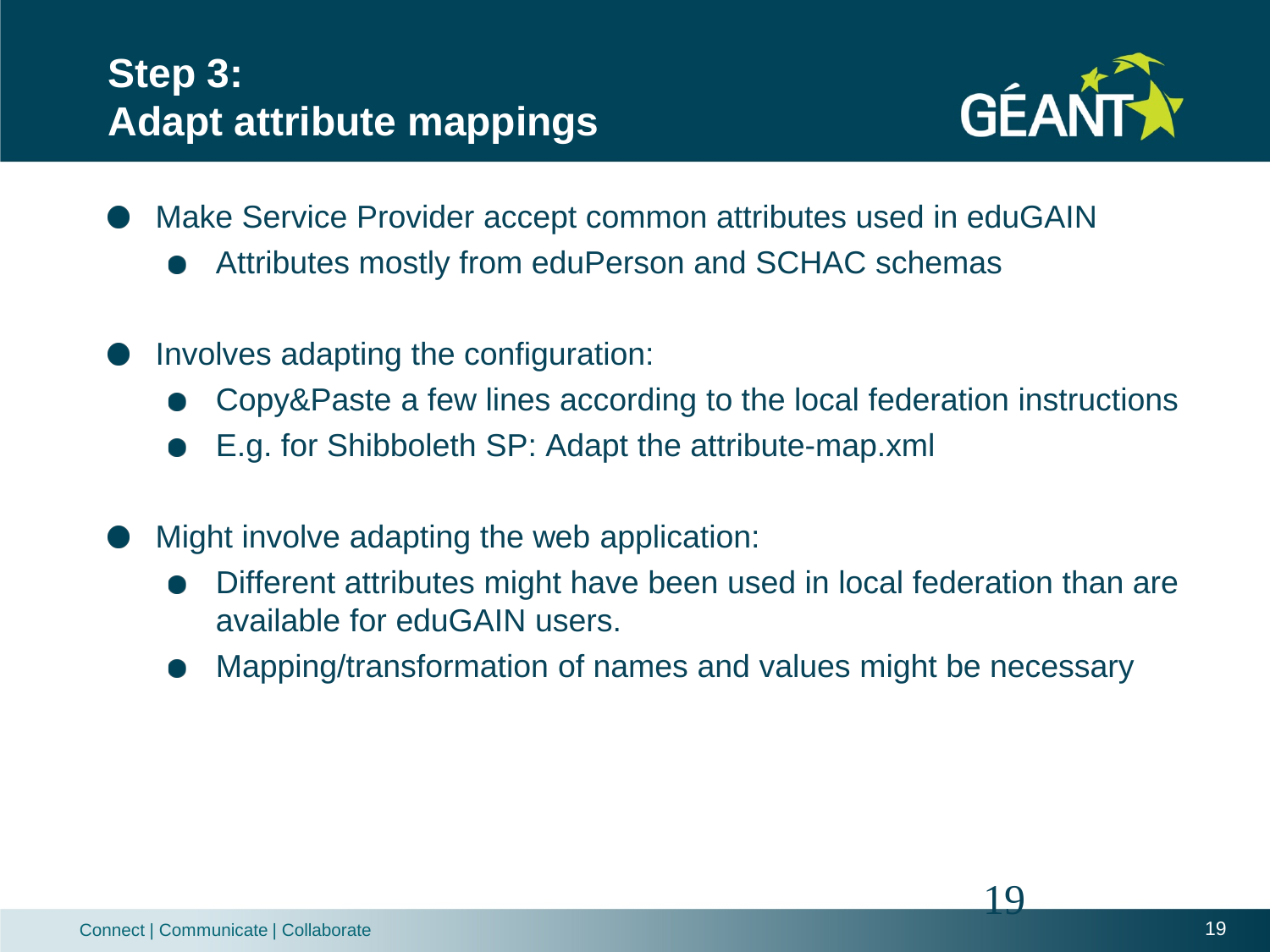

eduGAIN recommends that these attributes are available (but are released only if required) for all users:

- **displayName**: Lukas Hämmerle
- **commonName** (multi-valued): Lukas Hämmerle
- **mail**: lukas.haemmerle@switch.ch
- **eduPersonAffiliation**(multi-valued): staff;member
- **eduPersonScopedAffiliation**: staff@switch.ch;member@switch.ch
- **eduPersonPrincipalName**: lhaemmerle-23yedy@switch.ch (example)
- **schacHomeOrganisation**: switch.ch
- **schacHomeOrganizationType** (multi-valued):
	- urn:schac:homeOrganizationType:ch:others
	- urn:schac:homeOrganizationType:int:nren (value currently revised)

 $\Omega$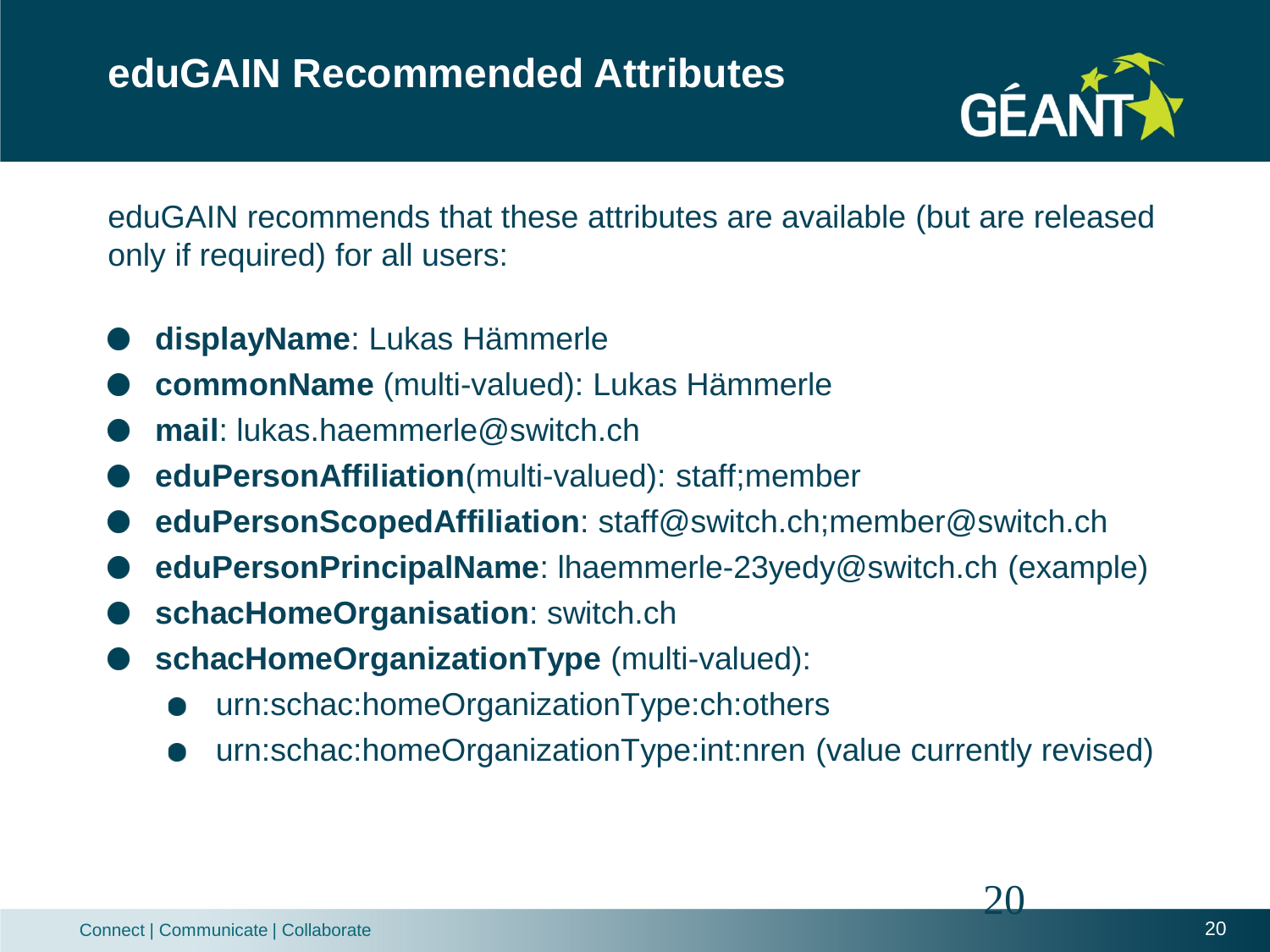#### **Step 4: Adapt access control/application**



- Range of users who could access a service increases with Interfederation/eduGAIN
- Therefore, access control policy should be carefully revised
- Access control can be enforced in:
	- SAML implementation (e.g. RequestMap in shibboleth2.xml)
	- Web server (e.g. httpd.conf or .htaccess files)
	- Web application itself
- Take into account that attributes for eduGAIN users might be different/not available in all cases. Might require adaptation of access control.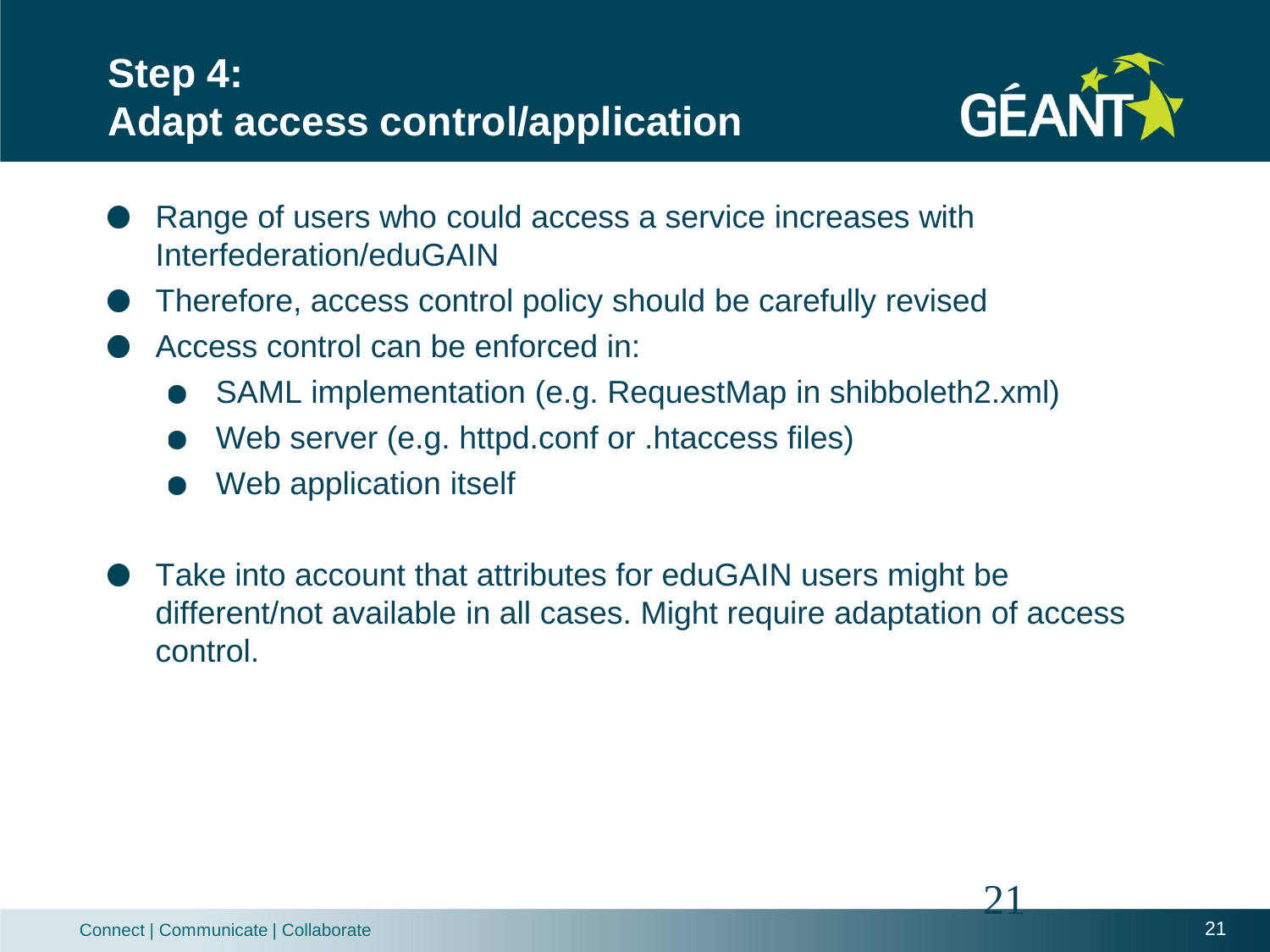#### **Step 5: Adapt Discovery Service**



- Discovery Service (DS) lets users choose their Home Organisation
- Interfederation of a service might heavily increase the number of organisations that could access the service
- Different open source implementations available for DS:
	- Direct login links (might be suited for < 10 organisations)
	- SWITCHwayf (PHP/JS) <http://www.switch.ch/aai/support/tools/wayf.html>
	- Shibboleth Embedded Discovery Service (JS, requires Shibboleth) <http://shibboleth.net/products/embedded-discovery-service.html>
	- DiscoJuice (SaaS solution) <http://discojuice.org/>